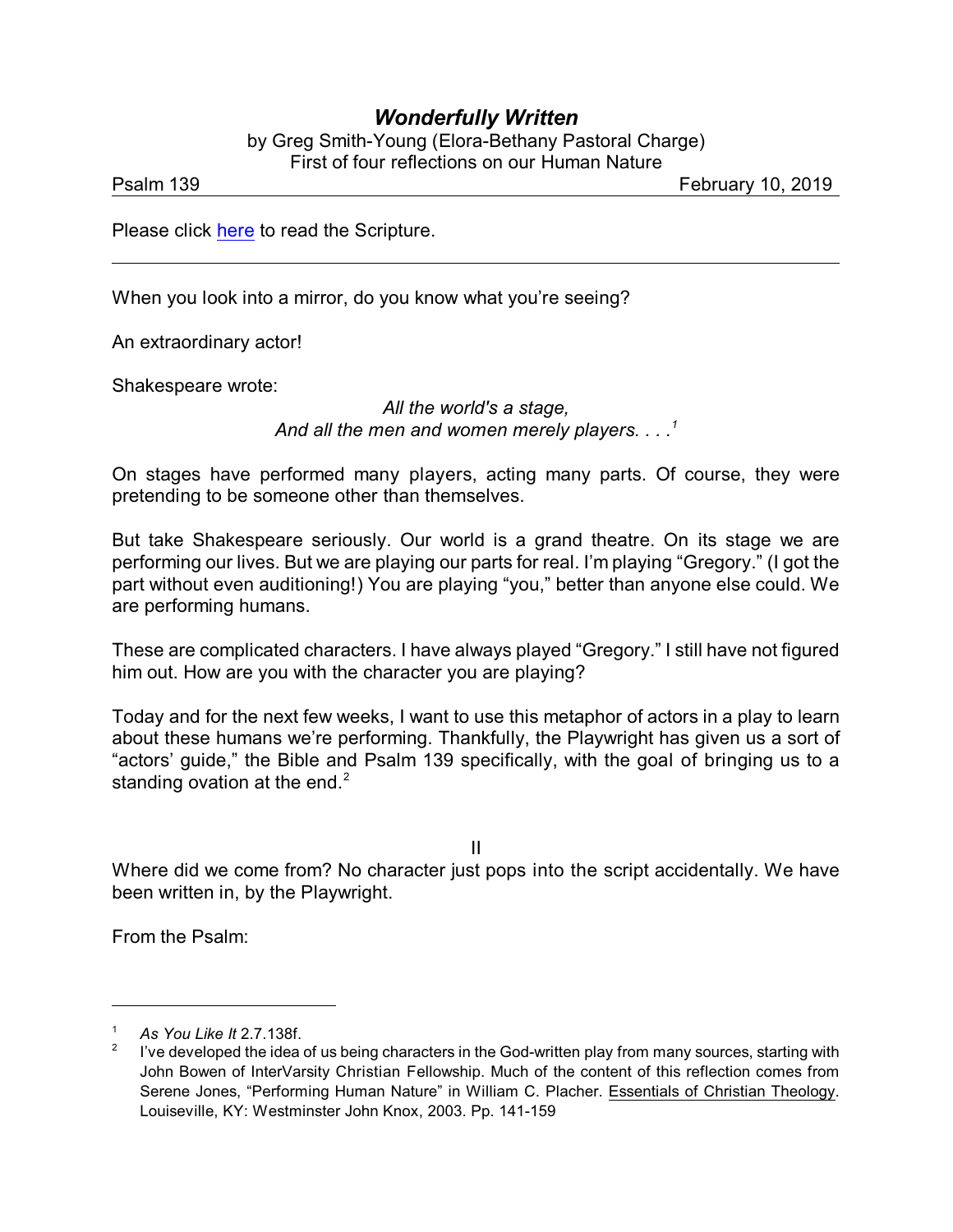*Lord, You are the one who created my innermost parts. You knit me together while I was still in my mother's womb. I praise You, for I am fearfully and wonderfully made. . . .*

You are only because God chose you to be. You are not accidental nor random. You began as an idea in God's mind. You are a gift of God.

You are created. You don't make yourself up. You are a creature. Did you notice how physical the Psalm's description is? God made us organic. Here's how theologian Serene Jones puts it:

*"We have bodies that change and grow; get sick; reproduce; desire; experience hunger, sorrow, and joy; and need warmth and shelter to survive. There was a time when we were not, and there will be a time when we are no more. We are born, we grow old, and we die, and in between birth and death we are shaped in a vast network of relations.<sup>3</sup>*

God made us biological, and more.

This is from the first creation account in Genesis:

*God created humanity in God's own image. In the divine image God created them. Male and female God created them. . . . 4*

Uniquely among all God's creatures, we are made to reflect God. But without being God (or gods). We are designed as other than divine. We are not who God is, but are entirely dependent on who God is.

All this about us — biological and spiritual, God-designed and God-dependent — is good. Also from Genesis:

*God saw everything he had made: it was supremely good.<sup>5</sup>*

God the Playwright is writing everyone, and you! This role you are performing, the role of being you, is a very good one. God writes you wonderfully.*<sup>6</sup>*

<sup>3</sup> Jones, 145.

 $4$  Genesis 1:27.

 $5$  Genesis 1:31.

<sup>6</sup> Jason Byassee writes, *"each human person is God's best work of art."* Psalms 101-150, (Grand Rapids, MI: Brazos, 2018), 198.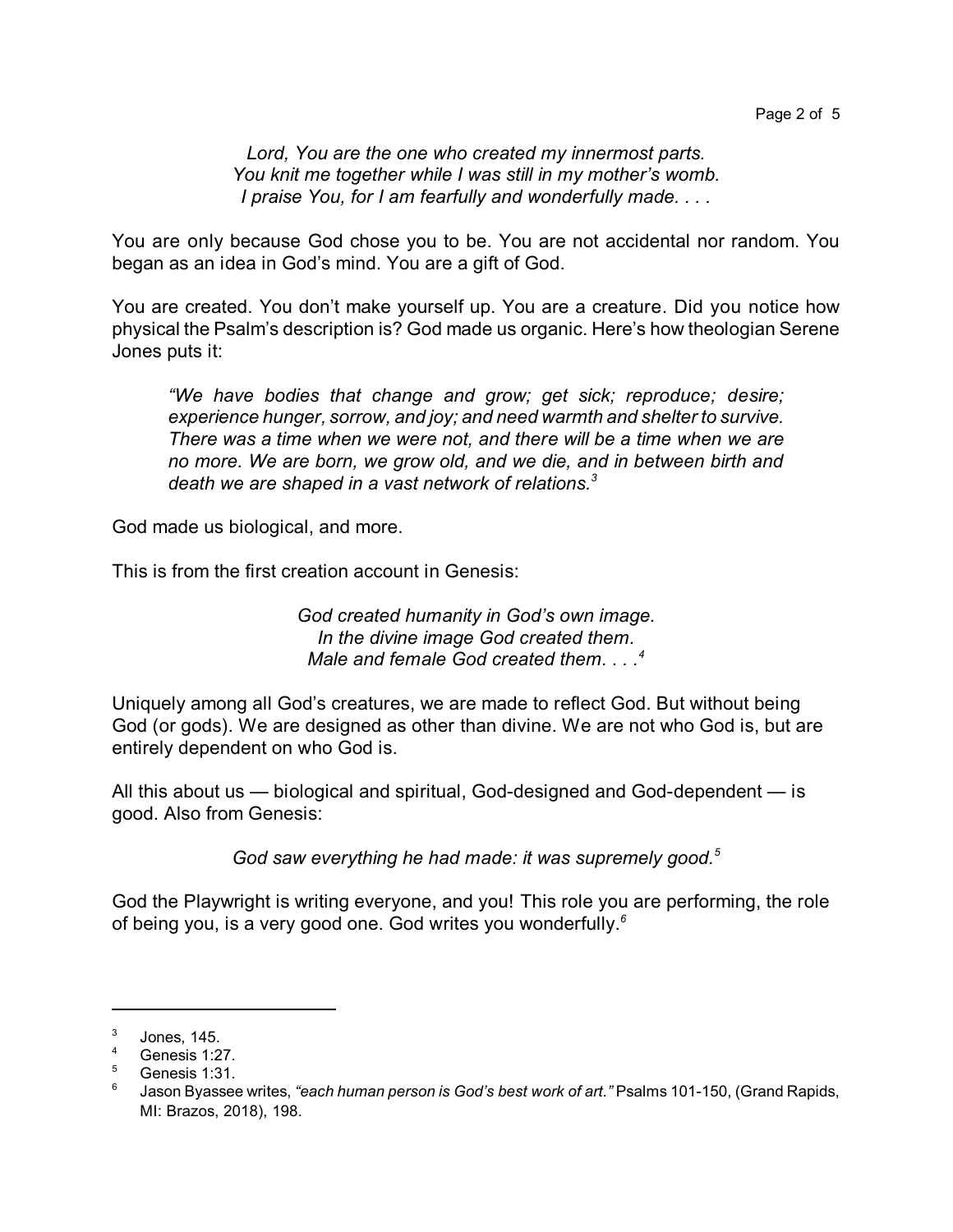III We are the Playwright's creatures, so the Playwright knows us.

From the Psalm:

## *Lord, you have examined me. You know me. . . .*

*You are thoroughly familiar with all my ways. . . .*

*That kind of knowledge is too much for me. It's so high above me that I can't fathom it. . . .*

God knows everything about you. More and better, God knows you. Not just the details and facts about you. God knows you in a relationship, personally.

God loves you dearly. God holds you. God accompanies you. God pays close attention to you. God wants this relationship with you, and God has made you for it. Maybe that's part of the "image of God" idea. You've been given the capacity for connection with your Creator.

No matter what anyone else thinks of you . . . whether or not you love yourself . . . God loves you. God's feeling for you, first and foremost and always, is love. Even when God is disappointed in you, it is with unbending love. When God is angry with you, it is with unending love.

You have no choice in any of this!<sup>7</sup> You cannot choose whether your life is a gift or not; it is! You cannot decide if you are worthwhile or not; God declares that you are! You cannot change the God-given facts that you are biological and spiritual, that you live in a network of relationships, in a community and a society, in this world. God made it so. And you cannot change that you are God's beloved.

God wrote you this way, and you are wonderfully written.

IV

Some things you can change. God gives you plenty of room to act "improv." Improv is theatre where the actors are maybe given a particular situation, and then they "go." They create the dialogue, action and story together as they go along.

It's like God has set the stage, created the scene, and sketched out the plot. God has created the character of "you." Within all that, God says "Go!." God gives freedom:

Serene Jones calls these aspects of our humanity our "whatness." (147)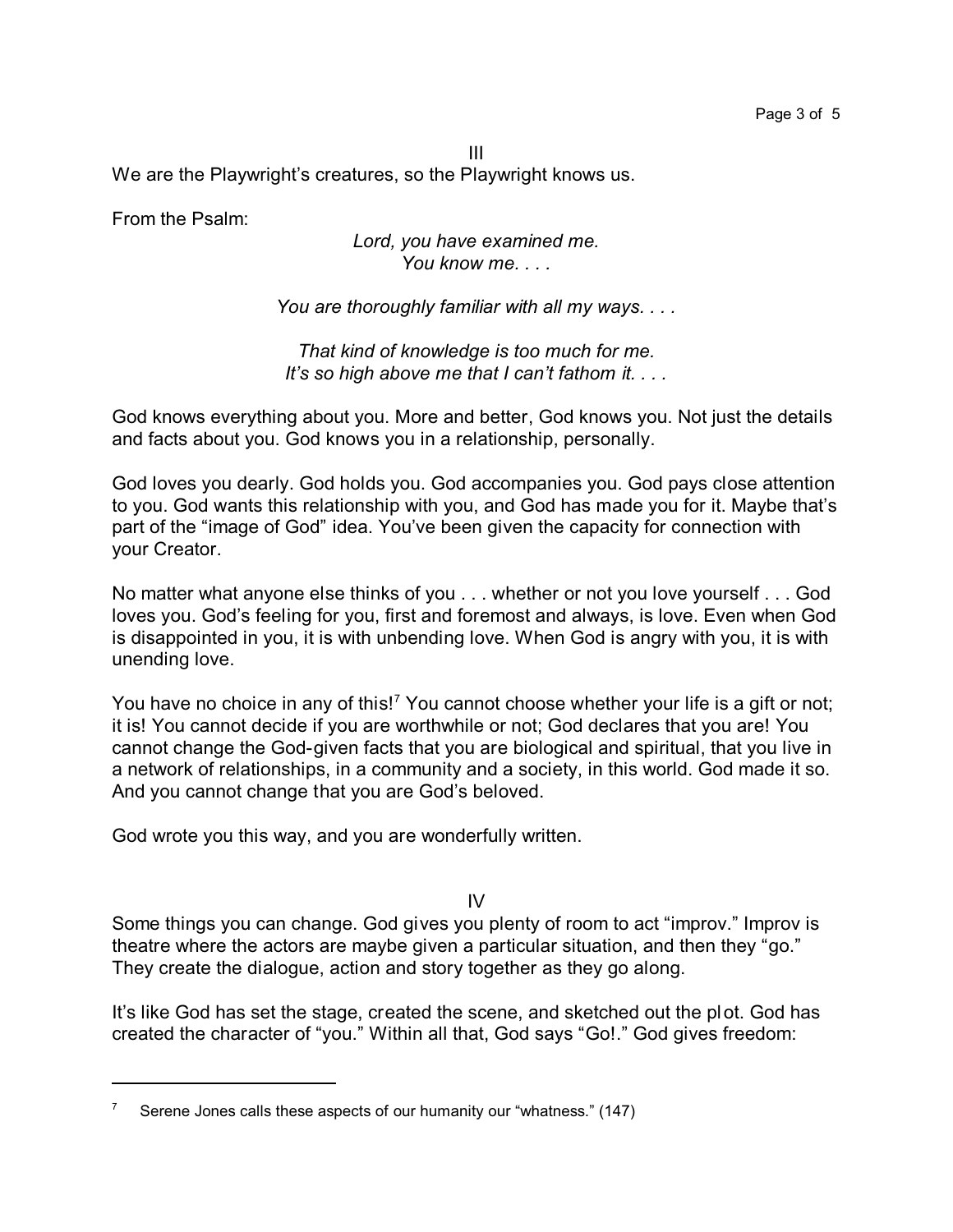- freedom to make your own lines;
- freedom to map your movements across the stage;
- freedom to develop your character;
- freedom to shape with the other actors how your scene will unfold within this expansive plot God is writing.

Again from the Psalm:

*Where can I go from your spirit? Where can I flee from your presence? . . .*

*If I take the wings of the morning and settle at the farthest limits of the sea, even there your hand shall lead me, and your right hand shall hold me fast.*

We'll dig more deeply into this section next week. For now just notice this: we can choose to go, we can choose to flee, we can choose to fly.

God makes you with this freedom. God loves for you to do improv!<sup>8</sup>

This is not an "anything goes" production. Notice that wherever we choose to go, flee, fly and land, God does not leave us. We cannot escape the Playwright who loves us and continues to craft our story.

The Playwright guides us. It's called the Law, the Torah, the Way. God inscribes this into the fabric of creation and reveals it in the Bible. Its heart is love: love God, love each other, love all that God has made. This is no burden! God guides our improv, so we will flourish!<sup>9</sup>

 $\overline{V}$ 

But then there is the ugly part of Psalm 139. Often we want to look away and skip it over, but I made sure we heard it. It's the part about killing enemies, driving off the bloodthirsty, despising those who hate God, and hating them perfectly. I think it's in there for a reason, a good reason.

The fact is, this play we are in is not a children's play. Most kids know that. It's turned ugly. We have to deal with that, and the Psalm invites us to.

<sup>&</sup>lt;sup>8</sup> Serene Jones writes, "Not only are we both different from and yet affected by 'the other' (understood very broadly); we are also both bound by the conditions of our material existence and yet, because we are agents, free to determine, creatively, how we are going to 'do life' in the context of these boundaries." Also, "Who we are and what we are going to become is, to a considerable degree, an open question, and up to us." (146) She calls this flexible aspect of our humanity our "whoness." (147)

 $^9$  "God says, 'I will be your God, and you will be my people,' and then gives us a set of directions for who we might be God's people, a people who flourish." Jones, 146.